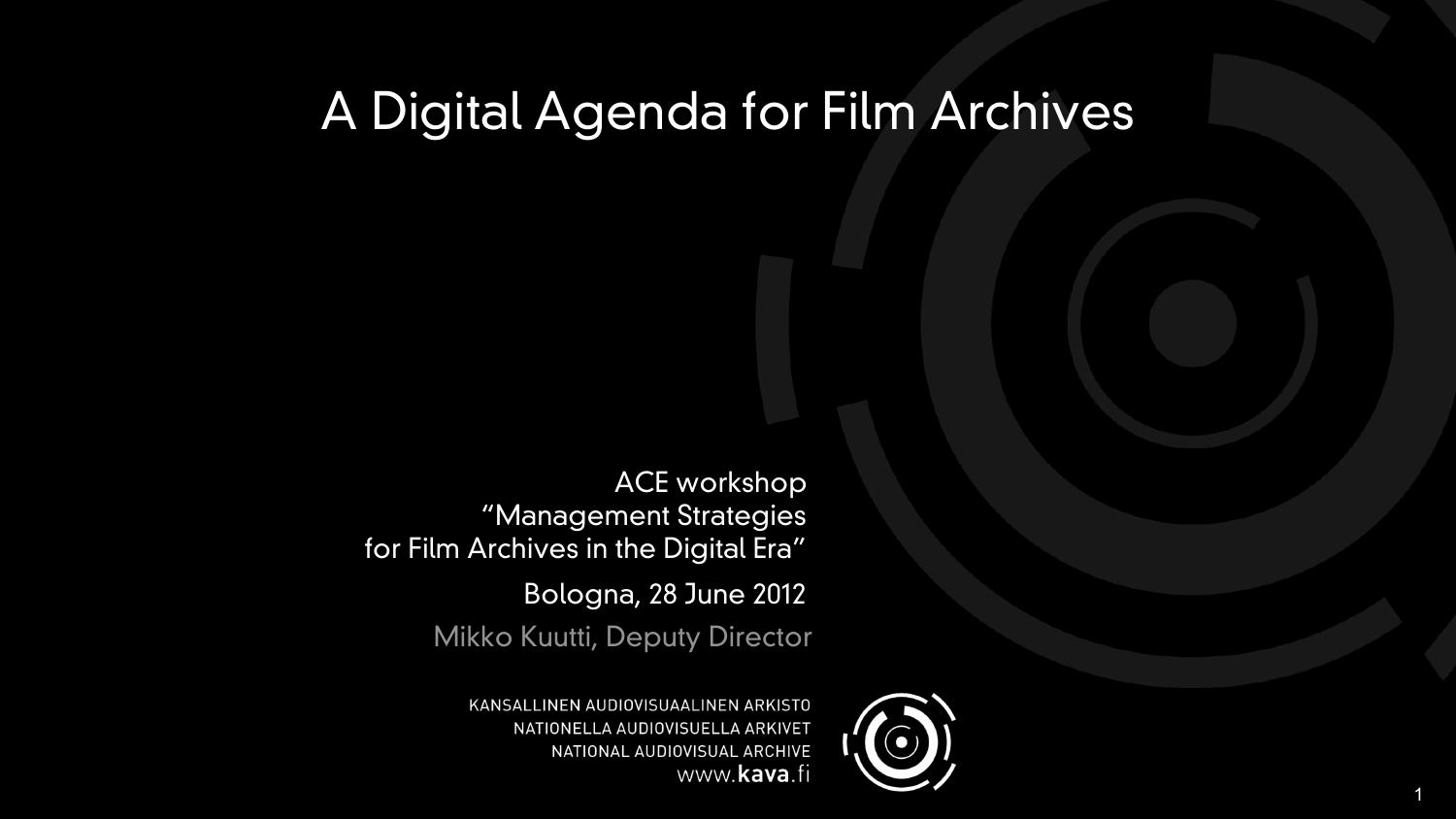## A DIGITAL AGENDA FOR FILM ARCHIVES Achiving Digital Film

- $-$  The role of the archive is to receive the final products of a film production chain, whatever their technical format and properties.
- Films are being made in a new way and they will have to be archived in a new way. Digital film has to be archived digitally.
- Film archives are forced to follow the industry and evolve into hybrid archives taking care of both analogue and digital collections.
- Archiving digital film is conceptually dissimilar to archiving film. Digital archiving concentrates on archiving the content rather than the carrier.
- Existing staff will have to be trained to understand digital technology and to work with current film production practices.
- New staff will have to be recruited or new long-term partnerships established for the setting up of the IT systems and running them.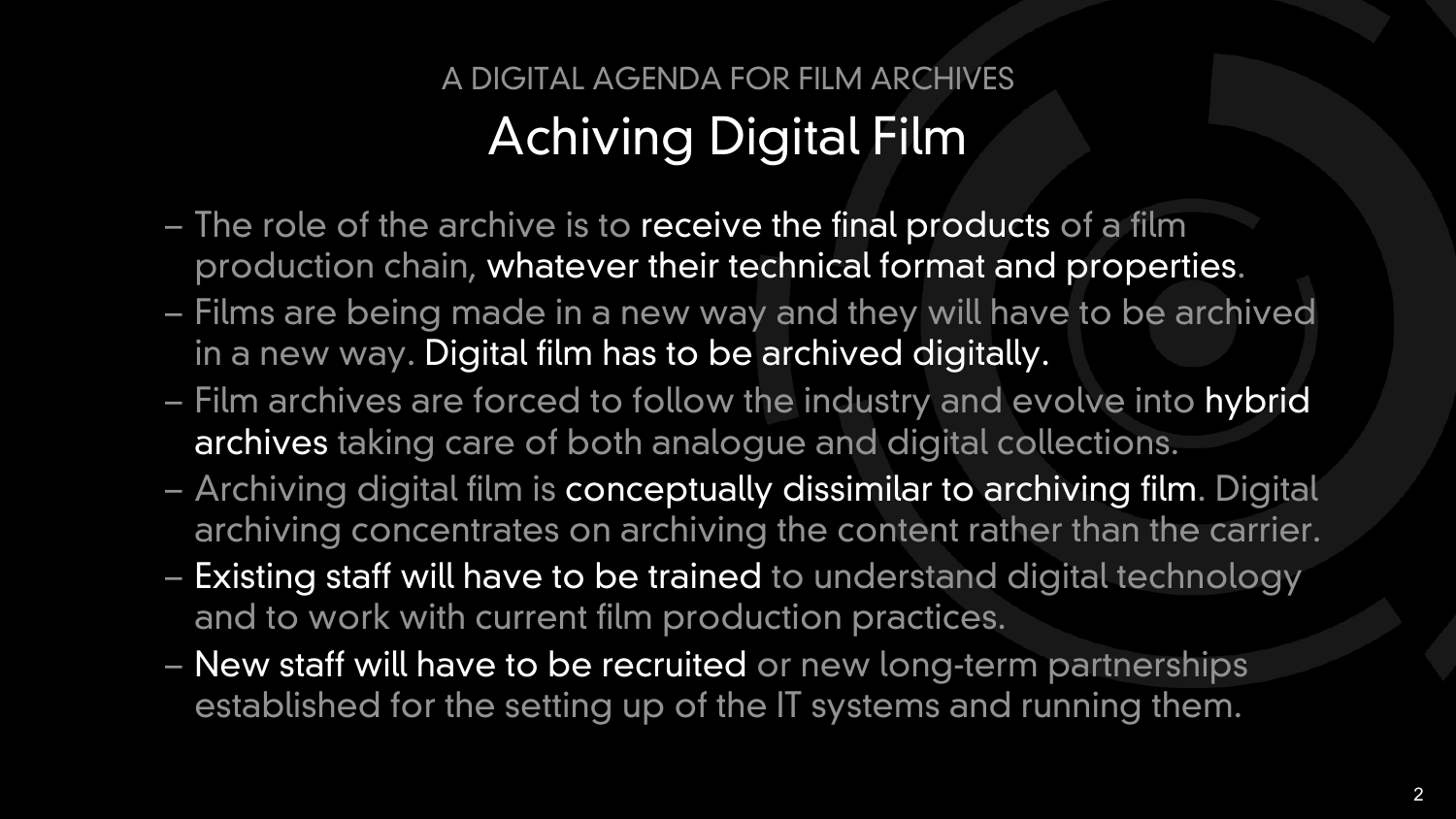## A DIGITAL AGENDA FOR FILM ARCHIVES Digital Access – Digitisation

- film projection available only in a few cinemas if at all – film collections are becoming obsolete
- on-line access is expected and widespread
- most access will be digital
- large-scale (collection wide) digitisation is required

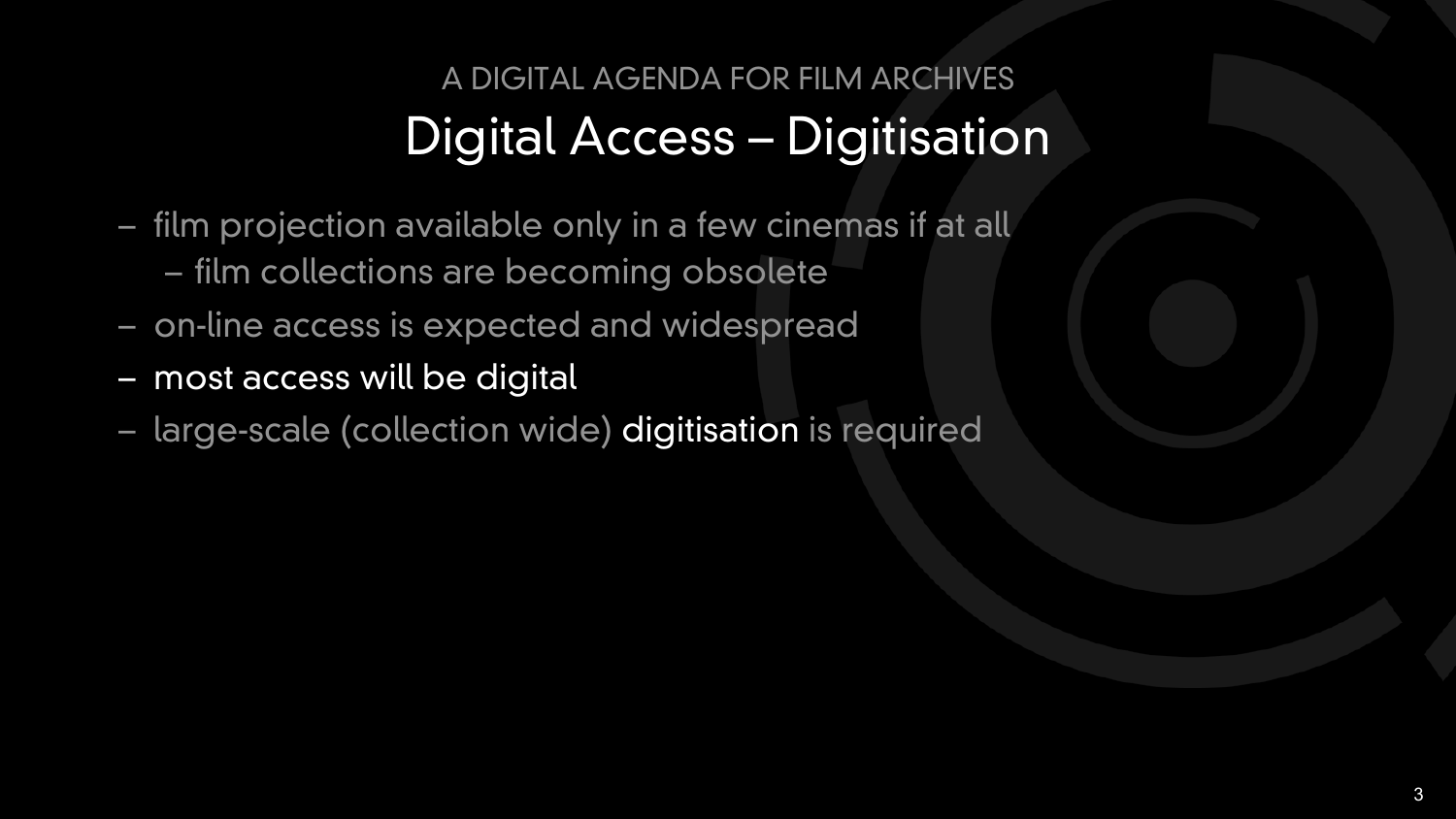## A DIGITAL AGENDA FOR FILM ARCHIVES Long-Term Storage

- archiving new digital films and digitised films from the collections require a long-term digital storage system – a digital repository
- same repository can be used for both
- new films may be DCPs only, or may be delivered with higher quality materials (a DCMD)
- digitised films will require more storage space per title – full quality, overscan, multiple versions etc. require more space
- a system for archiving DCPs is much simpler than a full digitisation workflow